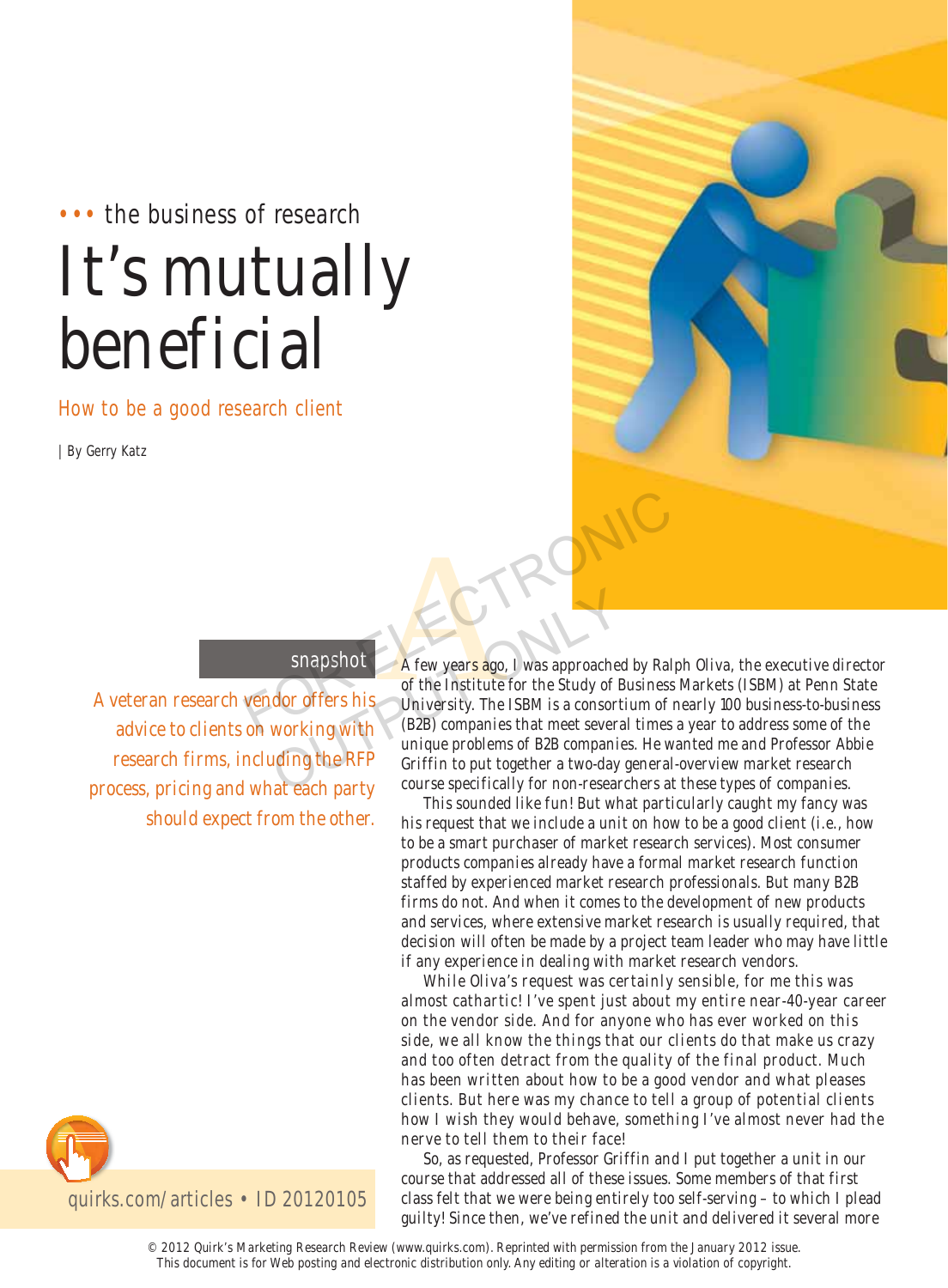

times and I am more convinced than ever that we are doing these potential clients a helpful service. In essence, we are trying to teach them how to get the most out of their market research initiatives. But really, isn't it just as relevant for experienced purchasers of market research services to brush up on their research-buying skills? Even in<br>
researc<br>
than ever that we are doing these po-<br>
. In essence, we are trying to teach them<br>
renced purchasers of market research<br>
renced purchasers of market research<br>
search-buying skills?<br>
of the things I've alwa

So here goes. Here are some of the things I've always wanted to say to my clients but rarely had the opportunity – or the guts! (I'll bet that there are some fellow vendors reading this who are already salivating!)

#### **When to outsource**

First, it needs to be said that it is not always necessary to engage an outside market research supplier. With a little training and experience, there are certain things that you can do yourselves, saving thousands of dollars and hearing things firsthand. For instance, you can learn to conduct your own one-on-one qualitative interviews and, with some of the new authoring tools such as Zoomerang or Survey Monkey, you can even do simple quantitative surveys on your own.

But there are plenty of good reasons or circumstances to outsource to a professional:

**Resource constraints.** Conducting even as few as 10 to 15 qualitative interviews requires quite a bit of people time. If you and your staff don't have that kind of time, you can always hire it.

**The need for confidentiality.** In most cases, if you are conducting research yourselves, you'll need to identify your company as the sponsor of the research. In some cases, however, you might want to maintain confidentiality so as not to risk revealing to your competitors the things you are working on. An independent market research vendor does not need to reveal the name of the study sponsor.

**The need for expertise that goes beyond your own capability.** While you may be able to do the simple things yourselves, many types of market research require a level of expertise that simply goes beyond what you already have or could easily obtain. For instance, focus group moderating requires a good bit of experience and any kind of quantitative technique beyond simple cross-tabulation usually requires some knowledge of database management, statistics and multivariate techniques.

**The need for speed.** In almost every case, an outside market research vendor can get the job done faster than you can doing it yourself. Why? Because it's what they do – full time, every day – not just one of a dozen or more projects you need to juggle just to keep your head above water.

**High-visibility projects.** When a particular project takes on high visibility within the company, an outside vendor may simply have more credibility. Even though they might draw the same conclusion as you would had you done the study yourselves, there is certainly something to be said for an outsider's objectivity.

#### **What to outsource**

Even if you do decide to conduct market research on your own, there are certain activities that may still make sense to outsource. For instance:

**Respondent recruiting.** Whether you are using an online database or recruiting people by telephone, this is often a difficult and thankless task. It is very similar to prospecting for a sales organization and it's not for everyone. It requires a certain level of telephone skill and organizational understanding to daisy-chain your way through a company to find just the right type of person.

**Off-site market research facilities.** Even if you're going to moderate the interviews yourselves, it often makes sense to use a professional market research facility. These are well-equipped for viewing, recording and managing the respondents. They can easily greet them, feed them and handle the honoraria, even if you're doing the interviewing.

**Transcription.** If you want to have a verbatim transcript of a qualitative interview, be forewarned: do not give this task to one of your own secretaries or administrative assistants. Transcription is a specialized skill that requires specialized equipment. Every city has dozens of transcription services that you can locate either online or in the Yellow Pages. They are typically not all that expensive and can provide a fast turnaround when needed.

**Sophisticated quantitative studies.** As alluded to earlier, unless you have someone with

To purchase paper reprints of this article, contact Rhonda Brown at FosteReprints at 866-879-9144 x194 or rhondab@fosterprinting.com.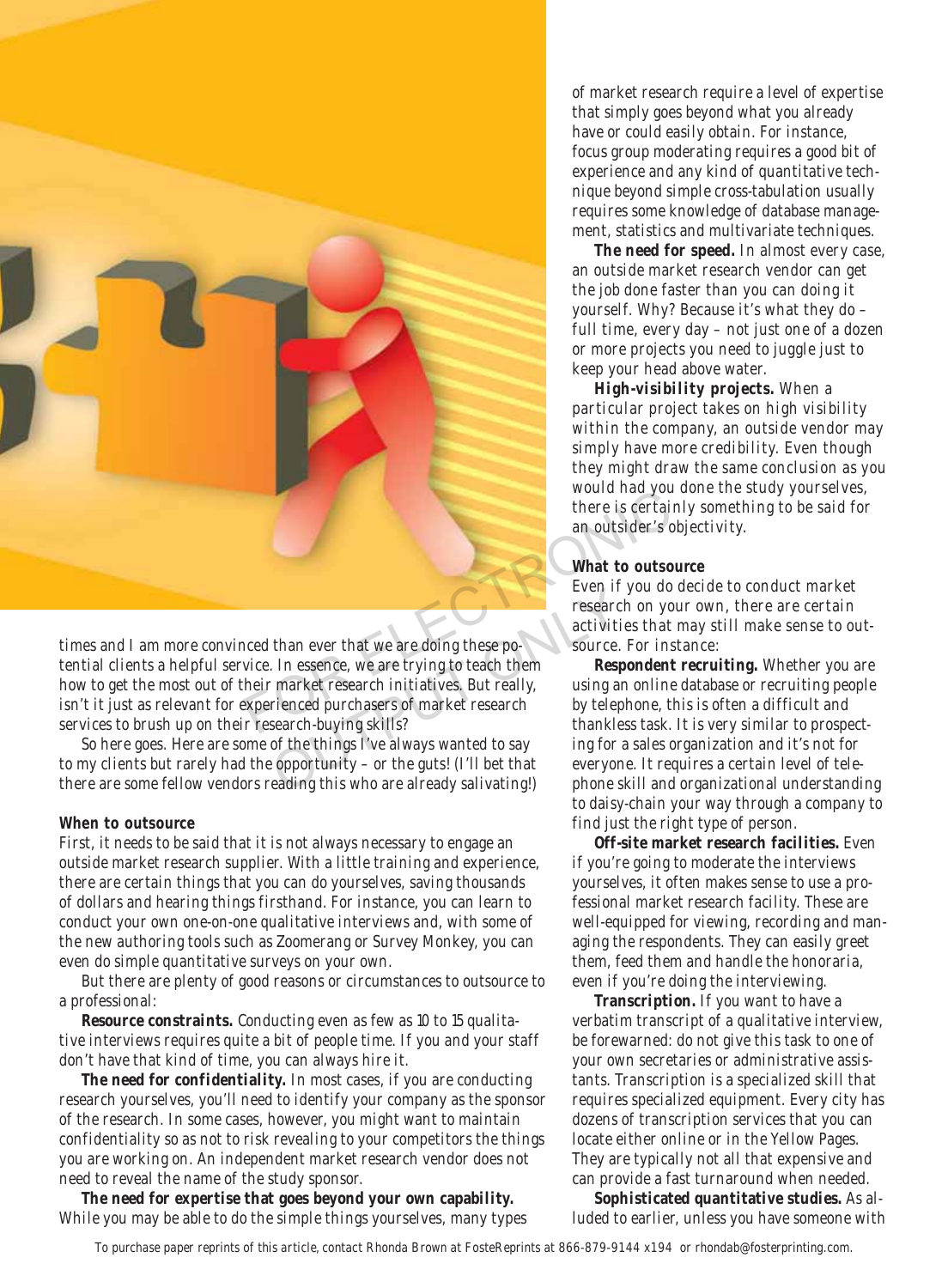just the right skill set and experience, you'll want to outsource these types of studies in almost every situation. Some examples here might be studies having to do with pricing, demand forecasting or causal modeling.

## **How to work with market research vendors**

One of the precepts of market research that I learned very early in my career was not to bother doing a study if you are already sure you know the answer. Human beings have a way of hearing what they want to hear, and if you already think you know, it requires a great deal of intellectual honesty with oneself to hear something different.

First, you'll need to put together a project plan that answers three simple questions: What is it we want to learn? Why do we need to learn it? What will we do with the information if we get?

This sounds elementary, but I am amazed at how often clients don't bother to make these things explicit. This usually results in tremendous scope-creep (i.e., a highly unfocused study that attempts to answer a million different questions but fails to answer any of them particularly well). A smart vendor will help you to crystallize your thinking here, but if you keep changing your mind (which happens far too often), it is maddening for us and hurts the quality of the finished product.

Another thing you'll want to give your vendor is an unambiguous and available point of contact. Sometimes, it is unclear to the vendor who they should be talking to on the client side. This puts us in the uncomfortable position of having to guess about your organizational hierarchy and politics. It is the client's job to work these things out behind the scenes and to clarify them at the start of the engagement. You need to tell your vendor who should be talking to whom and about what kinds of issues.

Often, there are multiple levels on both sides, each with different points of contact. For instance, the vendor's account executive may deal primarily with the project team leader, while the vendor's field director might need to deal primarily with someone in IT who is responsible for generating

a list of customers from which to recruit prospective respondents. Just be clear about how you want it to work.

One other consideration: Choose people who are likely to be available and reachable on short notice. If your primary point of contact is always traveling to Asia or is frequently tied up in all-day meetings, maybe you should assign someone else, or at the very least, have a backup person who can speak for the organization. During the course of a project, things come up that require a quick decision – should we adjust the quotas for the sample design; should we reword a question; should we increase the incentive, etc.? We can't wait until next week to decide some of these things without losing momentum and impacting the schedule!

One other comment is in order here. It is strongly recommended that your primary point of contact avoid defining their role as that of a gatekeeper (i.e., the person who tries to control all of the communication during the project). Early in my career when most of my clients were consumer packaged goods manufacturers, there was a protocol that I detested. Outside market research vendors were told that they could only speak with people in the client's market research organization and that they were never to speak directly to a brand manager without the permission and presence of that market researcher. The logic was that, too often, the brand managers (who had a reputation for being highly aggressive) would try to manipulate the study in order to influence the results. For the Hindi-<br>
your primary point of contact avoid<br>
your primary point of contact avoid<br>
sepercitic defining their role as that of a gate-<br>
sepicit.<br>
control all of the communication dur-<br>
have a pre-<br>
endous<br>
ing the pro Figure project). Early in my career<br>when most of my clients were con-<br>sumer packaged goods manufacturers,<br>fails<br>there was a protocol that I detested.<br>arly<br>Outside market research vendors were<br>you to<br>told that they could on

> While I understand the logic of this protocol, it always seemed pretty silly to me. Most outside vendors are smart enough and strong enough to be able to push back and to make sure that nothing is agreed to without the knowledge, participation and agreement of the client's market researcher. And whenever I was called by a brand manager, it was standard practice to call the market researcher the minute that call ended to make sure that they knew what had been discussed.

With today's reliance on e-mail, it's become a lot easier to keep everyone in the loop, so there is less

of a need to control communication. We usually like to err on the side of overcommunicating; that is, we ask our clients to copy our entire project team on virtually every e-mail or other kind of communication and vice versa.

### **The RFP process**

Even companies who are not very experienced with market research usually require a formal request for proposals (RFP) process or some other process for obtaining multiple bids. There are at least three good reasons to do this: to make sure you are getting a fair price; to verify that you are hiring a quality vendor; to obtain assistance with project design.

We vendors hate the RFP process but certainly understand its necessity. Why do we hate it? It goes well beyond the need to "sharpen our pencils" on the price. We all know that even when a client is obligated to obtain competitive bids, they often have a preferred vendor who, deep in their hearts, they would like to hire. Salespeople refer to these as "wired" RFPs. Of course, we never know whether this is the case or not. So, we often put in days of effort preparing a detailed bid and proposal, when there is really almost no chance that we will win the project regardless of our price or the creativity of our design. What often happens is that the client develops a checklist of criteria with the preferred vendor in mind such that they will get a check mark on each and every one of these criteria while almost no one else will. The rest of us all become "column fodder"!

The thing we hate even more, however, is when an RFP is overspecified, with the client specifying the types of questions they want answered and the exact methodology with which they want to do it. In these cases, our role becomes that of a commodity provider, where everyone is required to bid exactly to the specifications. (This is often a clue that the RFP is already wired to a particular vendor.) When you hire a professional outside market research firm, a big part of what you are paying for is the creativity that they bring to the process in how best to go about answering your questions.

<sup>© 2012</sup> Quirk's Marketing Research Review (www.quirks.com). Reprinted with permission from the January 2012 issue. This document is for Web posting and electronic distribution only. Any editing or alteration is a violation of copyright.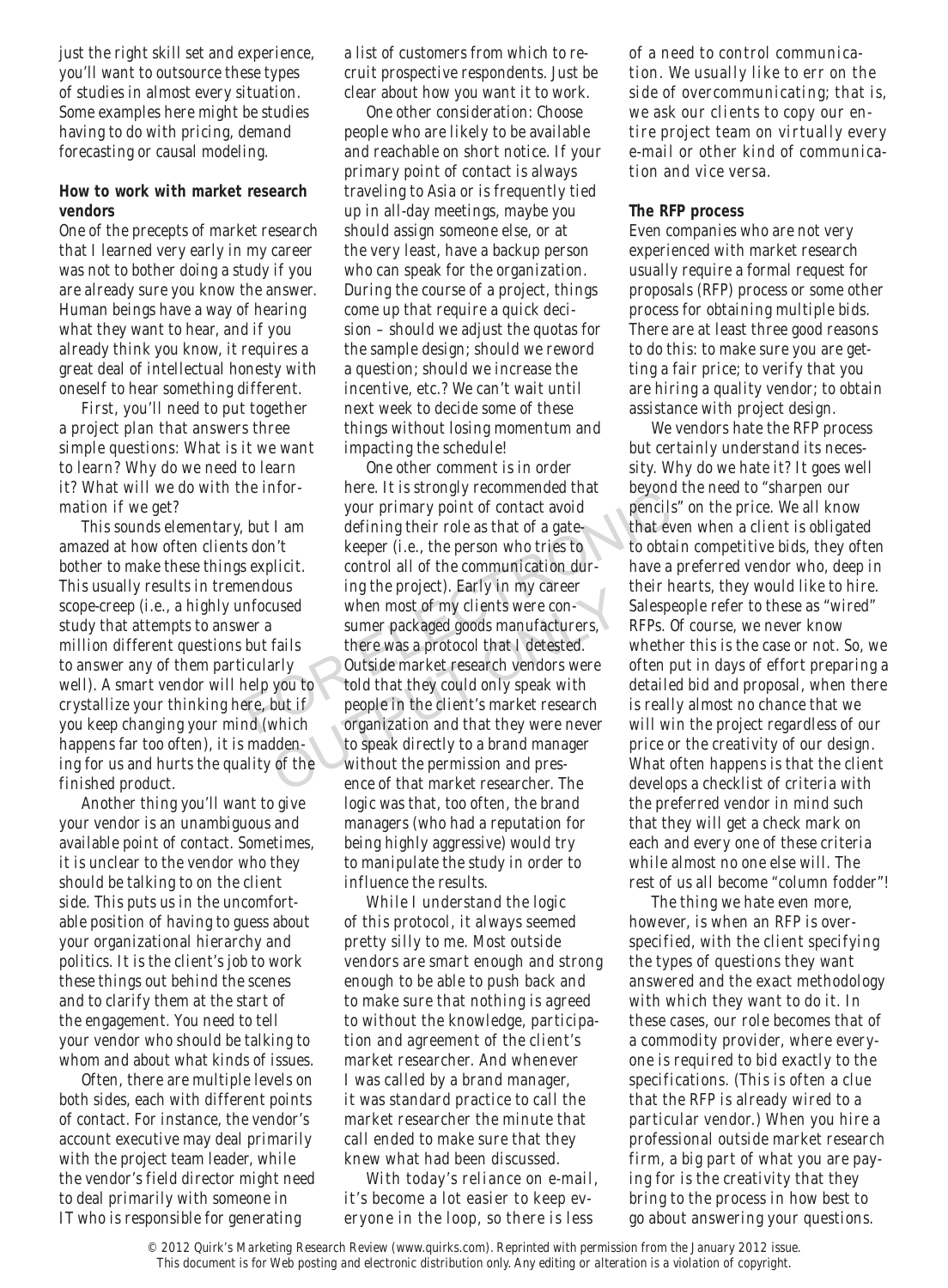Most RFPs will tell you that it is fine to depart from the given specifications but in my experience, if you do, you will usually lose.

Another question that clients need to think about has to do with the sequence of the bidding process. In most cases, the RFP will be sent out to five to 10 possible vendors and perhaps half of them will respond with a proposal. The client then reads through these and selects two or three finalists. The finalists are then invited to come in and present their capabilities and their proposal and then a final decision is made. But I've found that the smartest companies often reverse the process – they invite the five to 10 vendors in to discuss their project before they even write the RFP. Certainly this requires more time on the part of the client. But the advantage is that they get to meet the people, listen to the most creative methodological ideas from all of the vendors and to refine their thinking as they go along. Then, when they do put together the RFP, it is usually a more informed document that allows for several different approaches to attacking the problem.

#### **What you should expect from a vendor**

When you do choose to outsource a project to a professional market research firm, there are a number of things that you should expect and insist upon:

**Integrity.** Many research industry societies publish standards that their members must agree to. Among these are the Council of American Survey Research Organizations, the Marketing Research Association and ESOMAR. Of course, membership in these organizations doesn't guarantee perfect ethical behavior but it's usually a good sign that they take these things seriously. These standards cover things like avoiding professional respondents, ensuring data integrity and not engaging in shady practices like sugging or "selling under the guise" of market research.

**Timeliness.** Good market research firms emphasize project management. While there are many legitimate reasons why a project schedule might slip, good firms deliver when promised most of the time.

**Intelligence.** If you do hire an outside vendor, there will probably be one or more occasions when you need them to present results to your peers and your upper management. You should expect them to be wellprepared, to have good presentation skills, to handle questions effectively and to speak intelligently during these meetings.

**Insight.** Almost any market researcher can stand at the front of the room and show you tables or graphs. But that's not enough. In our company, we make it a practice to always ask ourselves "So what?" for every table and every graph. The market researcher's job is to tell you about the numbers *and* what they mean

### **What a vendor should expect from you**

Of course, this relationship should never be viewed as a one-way street. There are things that a vendor has a right to ask of you, things that make the project go smoother and better. These include:

**Timeliness.** This one goes both ways. While you have a right to expect timeliness from your vendor, there are certain things during the course of a project that require sign-offs from you. For instance, you may need to review materials such as screening questionnaires and discussion guides, not to mention early drafts of the various reports. To keep to an agreed-upon schedule, the client needs to move these things along efficiently. We like to meet<br>
st creative to fourse, this relationship should<br>
tions! Not<br>
thinking There are things that a vendor has a<br>
oright to ask of you, things that make<br>
start and the project of the project of the project of th These include:<br>
Solid and better.<br>
Solid and better.<br>
Solid and better.<br>
Solid and the speect timeliness from your ven-<br>
and the course of a project that require<br>
sign-offs from you. For instance,<br>
et sign-offs from you. F

> **Flexibility, fairness and realism.**  During the course of a project, things sometimes don't happen the way that either the client or the vendor expects. For instance, it is pretty standard to overrecruit for qualitative research to allow for the fact that some people don't show up. As an example, if our sampling plan calls for 30 one-on-one interviews, we'll usually recruit about 36. Sometimes more than 30 actually show up, in which case our client gets a little bonus. But sometimes the no-show rate is higher than expected and we're only able to complete, say, 28 interviews. Technically, you have a right to insist on 30 completes. But will the study

be lower in quality without those last two people? And conversely, will it be appreciably better with three or four extra respondents? Probably not. And is it worth delaying the schedule in order to get those two extra interviews? Maybe – and maybe not. But it is extremely frustrating to vendors to have to deal with this kind of inflexibility when we know we've given it our best effort.

**Clarity.** You're the customer and so we try to be responsive to your needs and your requests. But sometimes, in trying to do this, we find that we've misinterpreted what you've asked for. Yes, it's our job to ask questions in order to avoid such ambiguity. But we need the client to be clear and straightforward in voicing their requests.

**Asking good questions.** Seriously, we like it when you ask hard questions! Not nitpicky questions or gotcha questions but the kind that make us dig deeper and help to improve the quality of the end product. It doesn't matter whether the question will require five minutes or five hours of additional analysis time, just that it helped all of us stretch our thinking and expand our insights.

**How vendors price market research** One thing clients think they do not have a right to ask is how we go about pricing a given study. While it's unfair to ask us to reveal our entire cost structure to you, there's no particular mystery to it and it isn't like we pull it out of thin air. Let me try to explain.

Of course, any professional services company has two primary methods available for how it prices its services. Law firms and consulting firms generally bill on a timeand-expenses basis. They'll give you an estimate but in the end, they keep track of the number of hours spent, multiply them by each individual's billing rate and add in any out-of-pocket expenses (sometimes with a markup). The other option is to quote a fixed price for a given project. Most purchasers of market research insist on the latter.

Some vendors use a hybrid approach, where most of the project is done on a fixed-price basis but with